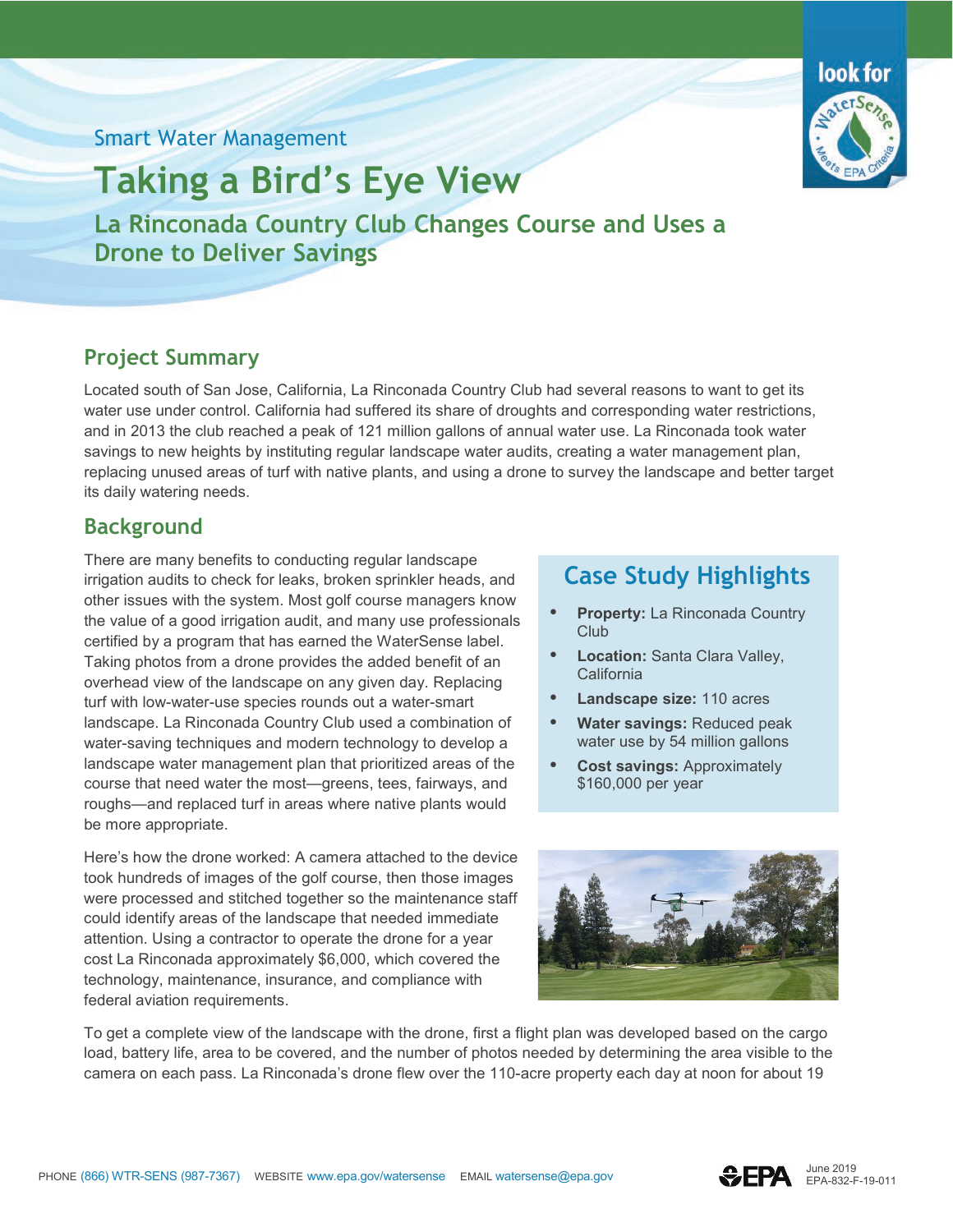minutes—snapping more than 400 images—to provide a complex view of the landscape and help simplify watering solutions.

## **Getting the Picture**

The photos taken by the drone were actually three different types of images:

- *Visible light images*, taken with an RGB camera, provided an overall view of the landscape.
- *Near-infrared images* could detect observable changes in the landscape such as plant disease and stress.
- *Thermal images* picked up on temperature and estimated evapotranspiration (ET).

Each type of image was useful in its own way. In the near-infrared images, plants that were experiencing stress from water loss or disease stood out. Knowing the ET rate based on the results from the thermal images was critical, since areas with higher ET needed more water to maintain a healthy landscape. And the RGB images provided supplemental information on plant health and water stress.

After each flight, it took the drone-operating contractor about four hours to process the images into a full map of the landscape that illuminated which areas of the landscape were too dry or too wet, as well as those areas with plant stress and higher ET levels. Using this information, grounds maintenance staff could adjust the nightly runtimes of the irrigation zones or examine problematic areas up close and make adjustments to sprinkler heads. In some cases, a zone would reach its total water requirement, but a small section of the zone would still be underwatered; in those instances, staff could spot-water one small area, rather than increasing the total irrigation for the zone.

To supplement the drone images, the team at La Rinconada used Google Earth to view an overhead map of the course and post "pins" to identify areas where rodents had been found, beds needed mulch, or sections of landscape were dried up. Because the map was saved on their mobile devices, staff could retrieve it while walking through the landscape to inspect the grounds and pin additional areas for improvement.



La Rinconada's water management plan also included native grasses, woody plants, and chipped beds; staff used the Santa Clara Valley Water District (SCVWD) plant list and chose plants that would be most appropriate for the local climate. To identify areas where golfers didn't play or walk, course management consulted with the Greens and Grounds Committee and received recommendations from an architect. As an added incentive, SCVWD offered rebates to La Rinconada for removing areas of the landscape that previously required irrigation.

Native plants were introduced into out-of-play sections, areas adjacent to trees were mulched, and the maintenance staff reduced watering in those areas. Over the course of seven years, the property converted more than 10 acres of unused turf area to drought-tolerant, native plants.



**In this infrared image provided by Kevin Breen, the colors show plant health and degree of moisture (bright colors are unhealthy, green colors are healthy).**